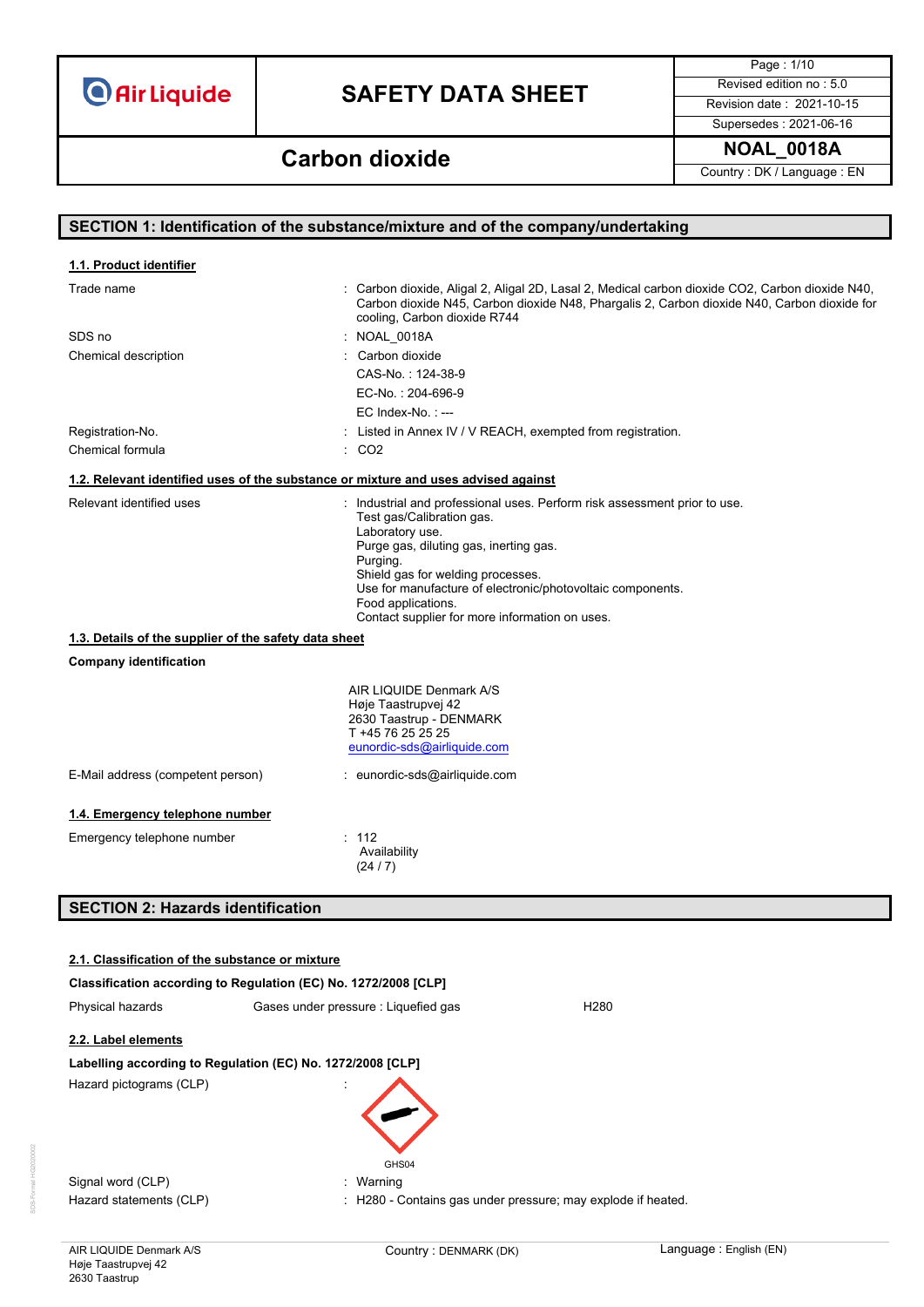

Supersedes : 2021-06-16

Page : 2/10

### **NOAL\_0018A Carbon dioxide**

Country : DK / Language : EN

Precautionary statements (CLP)

- Storage : P403 - Store in a well-ventilated place.

#### **2.3. Other hazards**

: Asphyxiant in high concentrations.

Contact with liquid may cause cold burns/frostbite.

In high concentrations CO2 causes rapid circulatory insufficiency even at normal levels of oxygen concentration. Symptoms are headache, nausea and vomiting, which may lead to unconsciousness and death.

#### **SECTION 3: Composition/information on ingredients**

#### **3.1. Substances**

| <b>Name</b>    | <b>Product identifier</b>                                                               | Composition [V-%]: | <b>Classification according to</b><br><b>Regulation (EC) No. 1272/2008 [CLP]</b> |
|----------------|-----------------------------------------------------------------------------------------|--------------------|----------------------------------------------------------------------------------|
| Carbon dioxide | (CAS-No.) 124-38-9<br>(EC-No.) 204-696-9<br>(EC Index-No.) ---<br>(Registration-No.) *1 | 100                | Press. Gas (Lig.), H280                                                          |

*Contains no other components or impurities which will influence the classification of the product.*

*\*1: Listed in Annex IV / V REACH, exempted from registration.*

*\*3: Registration not required: Substance manufactured or imported < 1t/y.*

#### : Not applicable. **3.2. Mixtures**

### **SECTION 4: First aid measures 4.1. Description of first aid measures**

| - Inhalation                                                     | : Remove victim to uncontaminated area wearing self contained breathing apparatus. Keep<br>victim warm and rested. Call a doctor. Perform cardiopulmonary resuscitation if breathing<br>stopped. |
|------------------------------------------------------------------|--------------------------------------------------------------------------------------------------------------------------------------------------------------------------------------------------|
| - Skin contact                                                   | : In case of frostbite spray with water for at least 15 minutes. Apply a sterile dressing. Obtain<br>medical assistance.                                                                         |
| - Eye contact                                                    | $\therefore$ Immediately flush eyes thoroughly with water for at least 15 minutes.                                                                                                               |
| - Ingestion                                                      | : Ingestion is not considered a potential route of exposure.                                                                                                                                     |
| 4.2. Most important symptoms and effects, both acute and delayed |                                                                                                                                                                                                  |
|                                                                  | : In high concentrations may cause asphyxiation. Symptoms may include loss of<br>mobility/consciousness. Victim may not be aware of asphyxiation.                                                |
|                                                                  | Low concentrations of CO2 cause increased respiration and headache.                                                                                                                              |
|                                                                  | Refer to section 11.                                                                                                                                                                             |

#### **4.3. Indication of any immediate medical attention and special treatment needed**

: None.

### **SECTION 5: Firefighting measures**

### **5.1. Extinguishing media**

| - Suitable extinguishing media                             | $\therefore$ Water spray or fog.                            |
|------------------------------------------------------------|-------------------------------------------------------------|
| - Unsuitable extinguishing media                           | Do not use water jet to extinguish.                         |
| 5.2. Special hazards arising from the substance or mixture |                                                             |
| Specific hazards                                           | : Exposure to fire may cause containers to rupture/explode. |
| Hazardous combustion products                              | : None.                                                     |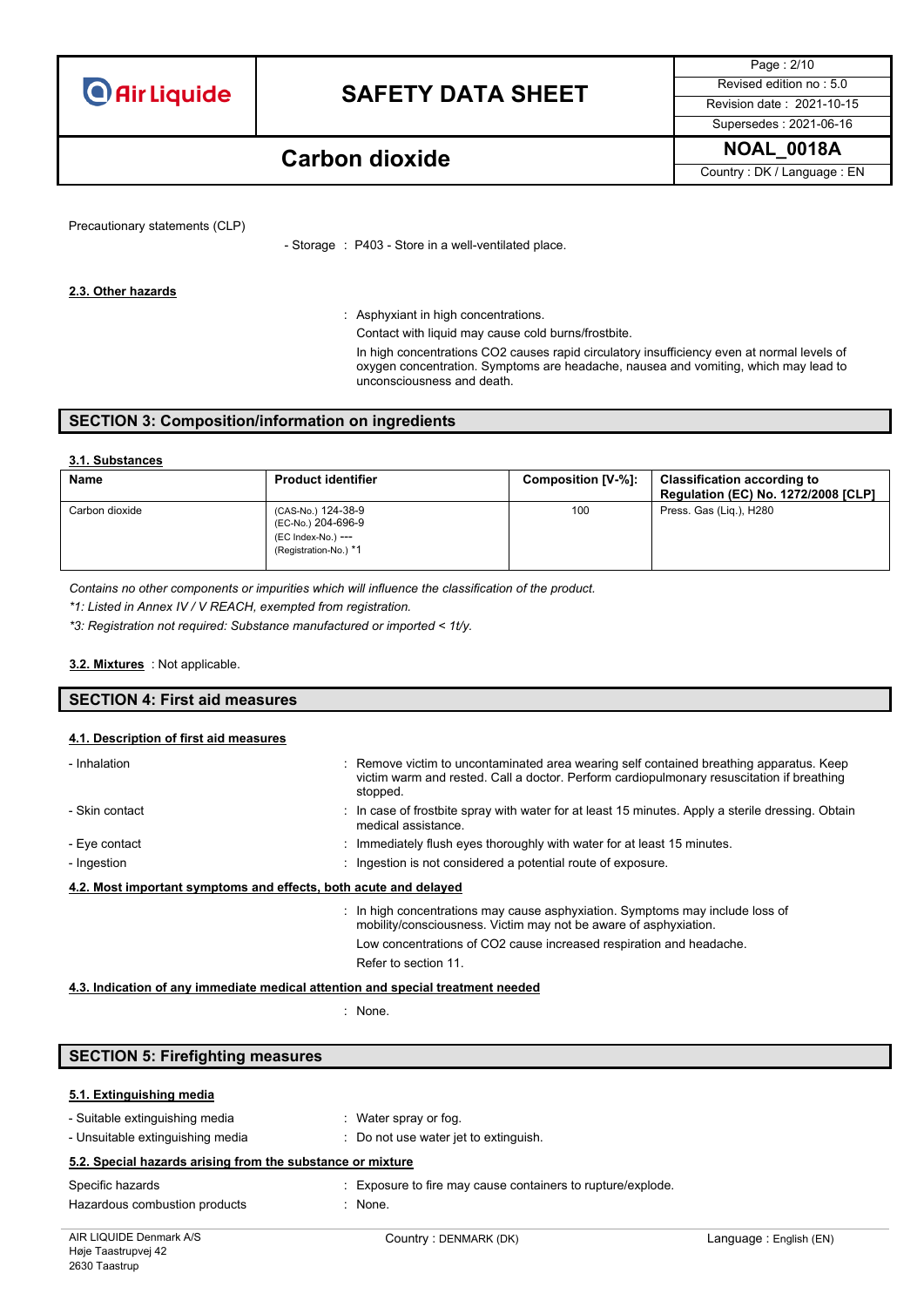

Page : 3/10 Supersedes : 2021-06-16

### **Carbon dioxide NOAL\_0018A**

Country : DK / Language : EN

#### **5.3. Advice for firefighters**

| Specific methods                               | : Use fire control measures appropriate for the surrounding fire. Exposure to fire and heat<br>radiation may cause gas receptacles to rupture. Cool endangered receptacles with water spray<br>jet from a protected position. Prevent water used in emergency cases from entering sewers and<br>drainage systems. |
|------------------------------------------------|-------------------------------------------------------------------------------------------------------------------------------------------------------------------------------------------------------------------------------------------------------------------------------------------------------------------|
|                                                | If possible, stop flow of product.                                                                                                                                                                                                                                                                                |
|                                                | Use water spray or fog to knock down fire fumes if possible.                                                                                                                                                                                                                                                      |
|                                                | Move containers away from the fire area if this can be done without risk.                                                                                                                                                                                                                                         |
| Special protective equipment for fire fighters | : In confined space use self-contained breathing apparatus.                                                                                                                                                                                                                                                       |
|                                                | Standard protective clothing and equipment (Self Contained Breathing Apparatus) for fire<br>fighters.                                                                                                                                                                                                             |
|                                                | Standard EN 137 - Self-contained open-circuit compressed air breathing apparatus with full<br>face mask.                                                                                                                                                                                                          |
|                                                | Standard EN 469 - Protective clothing for firefighters. Standard - EN 659: Protective gloves for<br>firefighters.                                                                                                                                                                                                 |
|                                                |                                                                                                                                                                                                                                                                                                                   |

### **SECTION 6: Accidental release measures**

#### **6.1. Personal precautions, protective equipment and emergency procedures**

|                                                           | : Try to stop release.                                                                                                    |
|-----------------------------------------------------------|---------------------------------------------------------------------------------------------------------------------------|
|                                                           | Evacuate area.                                                                                                            |
|                                                           | Wear self-contained breathing apparatus when entering area unless atmosphere is proved to<br>be safe.                     |
|                                                           | Ensure adequate air ventilation.                                                                                          |
|                                                           | Prevent from entering sewers, basements and workpits, or any place where its accumulation<br>can be dangerous.            |
|                                                           | Act in accordance with local emergency plan.                                                                              |
|                                                           | Stay upwind.                                                                                                              |
|                                                           | Oxygen detectors should be used when asphyxiating gases may be released.                                                  |
| 6.2. Environmental precautions                            |                                                                                                                           |
|                                                           | : Try to stop release.                                                                                                    |
| 6.3. Methods and material for containment and cleaning up |                                                                                                                           |
|                                                           | : Keep area evacuated and free from ignition sources until any spilled liquid has evaporated<br>(ground free from frost). |
| 6.4. Reference to other sections                          |                                                                                                                           |
|                                                           | : See also sections 8 and 13.                                                                                             |

### **SECTION 7: Handling and storage**

### **7.1. Precautions for safe handling**

|                         | temperature. Contact your gas supplier if in doubt.                                                                                                                                                                                                                                                               | Use only properly specified equipment which is suitable for this product, its supply pressure and |
|-------------------------|-------------------------------------------------------------------------------------------------------------------------------------------------------------------------------------------------------------------------------------------------------------------------------------------------------------------|---------------------------------------------------------------------------------------------------|
|                         | Do not smoke while handling product.                                                                                                                                                                                                                                                                              |                                                                                                   |
|                         | Ensure the complete gas system was (or is regularily) checked for leaks before use.                                                                                                                                                                                                                               |                                                                                                   |
|                         | Consider pressure relief device(s) in gas installations.                                                                                                                                                                                                                                                          |                                                                                                   |
|                         | Only experienced and properly instructed persons should handle gases under pressure.                                                                                                                                                                                                                              |                                                                                                   |
|                         | The product must be handled in accordance with good industrial hygiene and safety<br>procedures.                                                                                                                                                                                                                  |                                                                                                   |
|                         | Containers, which contain or have contained flammable or explosive substances, must not be<br>inerted with liquid carbon dioxide. Potential production of solid CO2 particles must be ruled out.<br>In order to rule out potential electrostatic discharge production, the system must be adequately<br>grounded. |                                                                                                   |
|                         | Avoid release of product into atmosphere.                                                                                                                                                                                                                                                                         |                                                                                                   |
| Safe use of the product | : Do not breathe gas.                                                                                                                                                                                                                                                                                             |                                                                                                   |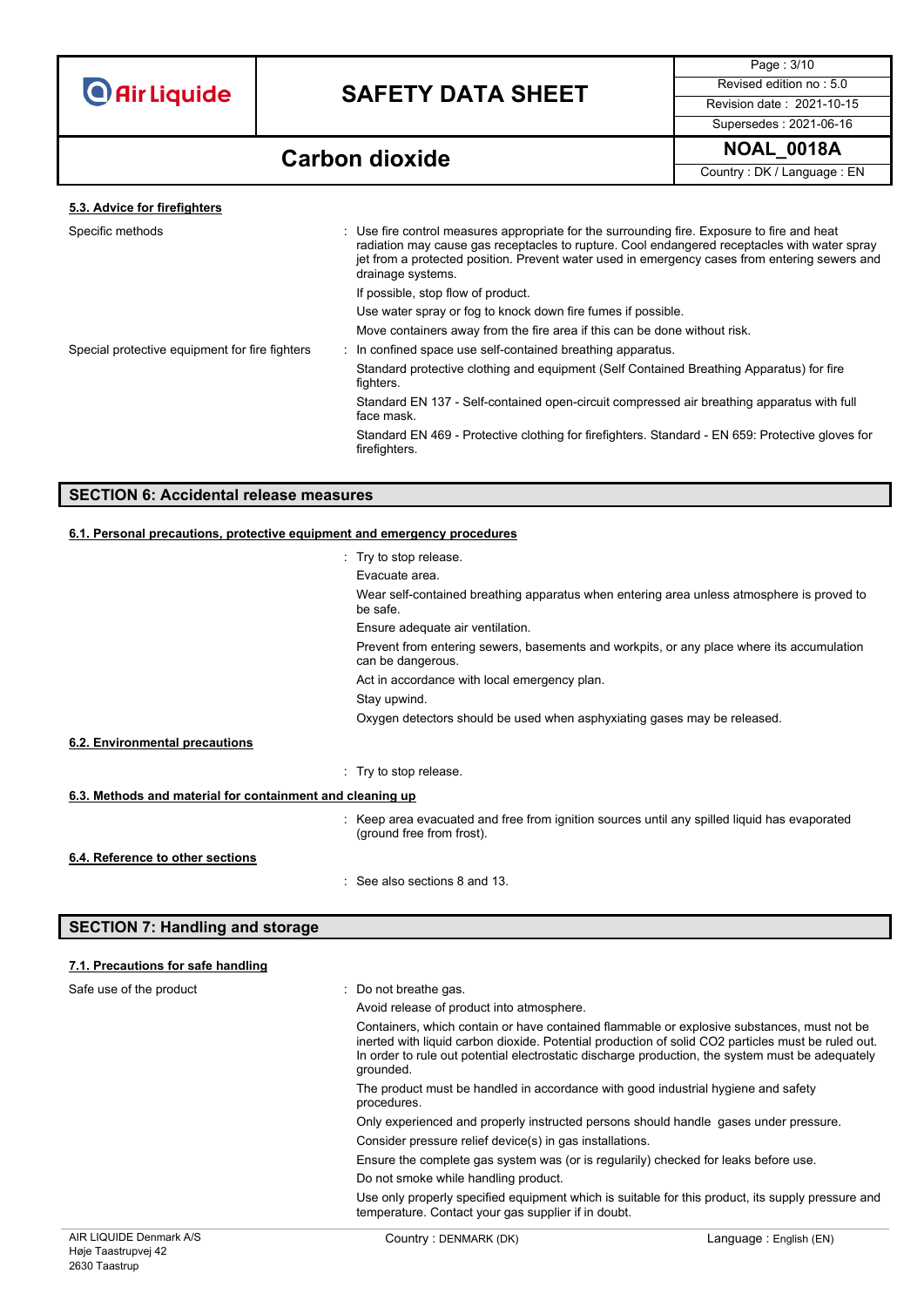# **SAFETY DATA SHEET** Revised edition no : 5.0

Supersedes : 2021-06-16

Page : 4/10

**Carbon dioxide NOAL\_0018A** 

Country : DK / Language : EN

|                                                                   | Avoid suck back of water, acid and alkalis.                                                                                                                      |
|-------------------------------------------------------------------|------------------------------------------------------------------------------------------------------------------------------------------------------------------|
| Safe handling of the gas receptacle                               | Refer to supplier's container handling instructions.                                                                                                             |
|                                                                   | Do not allow backfeed into the container.                                                                                                                        |
|                                                                   | Protect containers from physical damage; do not drag, roll, slide or drop.                                                                                       |
|                                                                   | When moving cylinders, even for short distances, use a cart (trolley, hand truck, etc.) designed<br>to transport cylinders.                                      |
|                                                                   | Leave valve protection caps in place until the container has been secured against either a wall<br>or bench or placed in a container stand and is ready for use. |
|                                                                   | If user experiences any difficulty operating valve discontinue use and contact supplier.                                                                         |
|                                                                   | Never attempt to repair or modify container valves or safety relief devices.                                                                                     |
|                                                                   | Damaged valves should be reported immediately to the supplier.                                                                                                   |
|                                                                   | Keep container valve outlets clean and free from contaminants particularly oil and water.                                                                        |
|                                                                   | Replace valve outlet caps or plugs and container caps where supplied as soon as container is<br>disconnected from equipment.                                     |
|                                                                   | Close container valve after each use and when empty, even if still connected to equipment.                                                                       |
|                                                                   | Never attempt to transfer gases from one cylinder/container to another.                                                                                          |
|                                                                   | Never use direct flame or electrical heating devices to raise the pressure of a container.                                                                       |
|                                                                   | Do not remove or deface labels provided by the supplier for the identification of the content of<br>the container.                                               |
|                                                                   | Suck back of water into the container must be prevented.                                                                                                         |
|                                                                   | Open valve slowly to avoid pressure shock.                                                                                                                       |
| 7.2. Conditions for safe storage, including any incompatibilities |                                                                                                                                                                  |
|                                                                   | : Observe all regulations and local requirements regarding storage of containers.                                                                                |
|                                                                   | Containers should not be stored in conditions likely to encourage corrosion.                                                                                     |
|                                                                   | Container valve guards or caps should be in place.                                                                                                               |
|                                                                   | Containers should be stored in the vertical position and properly secured to prevent them from<br>falling over.                                                  |
|                                                                   | Stored containers should be periodically checked for general condition and leakage.                                                                              |
|                                                                   | Keep container below 50°C in a well ventilated place.                                                                                                            |
|                                                                   | Store containers in location free from fire risk and away from sources of heat and ignition.                                                                     |
|                                                                   | Keep away from combustible materials.                                                                                                                            |
|                                                                   |                                                                                                                                                                  |

#### **7.3. Specific end use(s)**

: None.

### **SECTION 8: Exposure controls/personal protection**

### **8.1. Control parameters**

| Carbon dioxide (124-38-9)                     |                                               |
|-----------------------------------------------|-----------------------------------------------|
| <b>EU - Occupational Exposure Limits</b>      |                                               |
| Local name                                    | Carbon dioxide                                |
| IOELV TWA (mg/m <sup>3</sup> )                | 9000 mg/m <sup>3</sup>                        |
| IOELV TWA (ppm)                               | 5000 ppm                                      |
| <b>Denmark - Occupational Exposure Limits</b> |                                               |
| Local name                                    | Carbondioxid (Kuldioxid; Kulsyre)             |
| Grænseværdi (8 timer) (mg/m <sup>3</sup> )    | 9000 mg/m <sup>3</sup>                        |
| Grænseværdi (8 timer) (ppm)                   | 5000 ppm                                      |
| Anmærkninger (DK)                             | E (betyder, at stoffet har en EF-grænseværdi) |
| Carbon dioxide (124-38-9)                     |                                               |
| <b>EU - Occupational Exposure Limits</b>      |                                               |
| Local name                                    | Carbon dioxide                                |
| IOELV TWA (mg/m <sup>3</sup> )                | 9000 mg/m <sup>3</sup>                        |
| IOELV TWA (ppm)                               | 5000 ppm                                      |
| <b>Denmark - Occupational Exposure Limits</b> |                                               |
| Local name                                    | Carbondioxid (Kuldioxid; Kulsyre)             |
| Grænseværdi (8 timer) (mg/m <sup>3</sup> )    | 9000 mg/m <sup>3</sup>                        |
| Grænseværdi (8 timer) (ppm)                   | 5000 ppm                                      |
| Anmærkninger (DK)                             | E (betyder, at stoffet har en EF-grænseværdi) |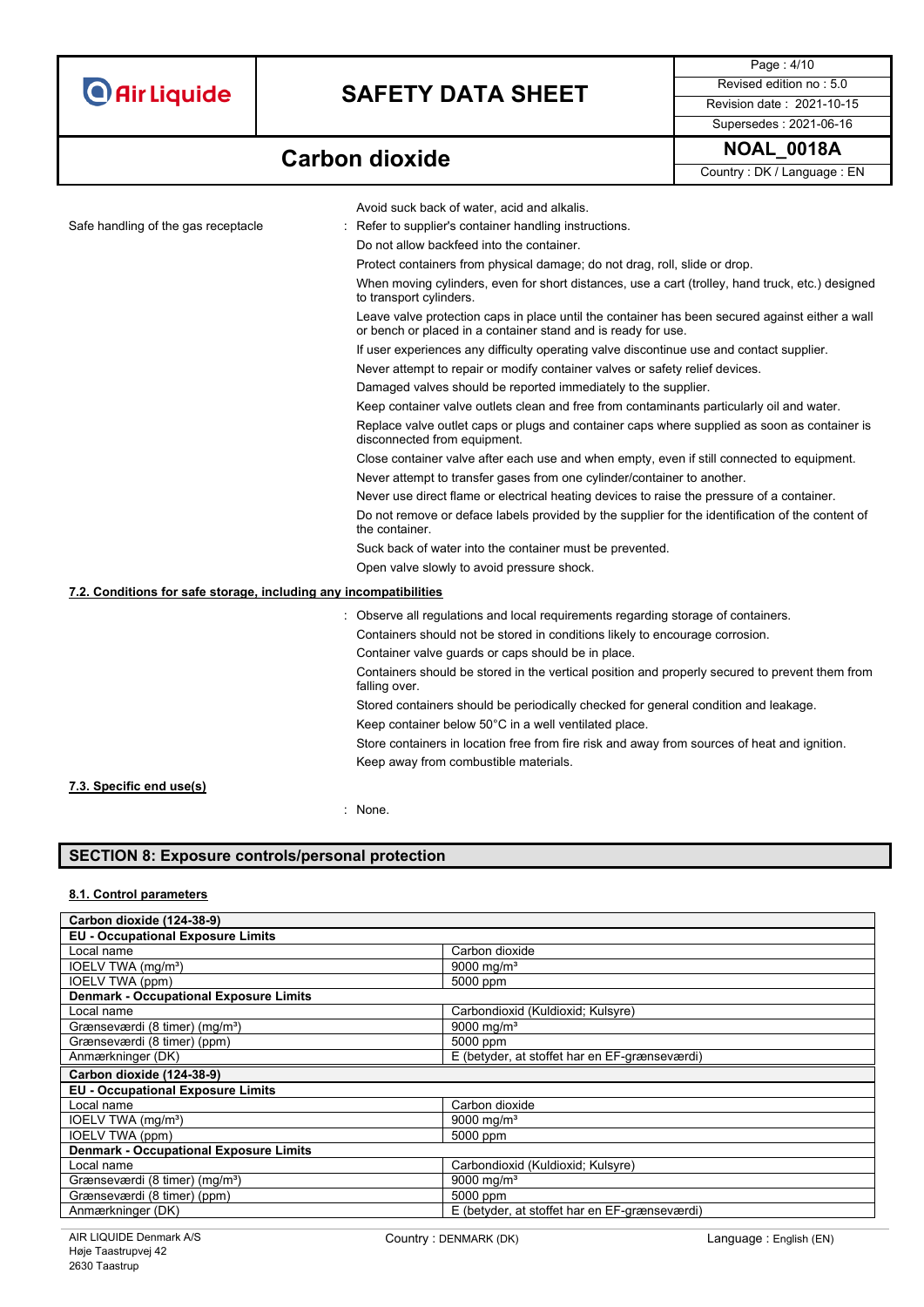# **SAFETY DATA SHEET** Revised edition no : 5.0

Supersedes : 2021-06-16

Page : 5/10

## **Carbon dioxide NOAL\_0018A**

Country : DK / Language : EN

| DNEL (Derived-No Effect Level)                                            | None available.                                                                                                                                                                                                                                                                                                                                                                                                                                                                                                                                                                                                                                                                                                         |
|---------------------------------------------------------------------------|-------------------------------------------------------------------------------------------------------------------------------------------------------------------------------------------------------------------------------------------------------------------------------------------------------------------------------------------------------------------------------------------------------------------------------------------------------------------------------------------------------------------------------------------------------------------------------------------------------------------------------------------------------------------------------------------------------------------------|
| PNEC (Predicted No-Effect Concentration)                                  | None available.                                                                                                                                                                                                                                                                                                                                                                                                                                                                                                                                                                                                                                                                                                         |
| 8.2. Exposure controls                                                    |                                                                                                                                                                                                                                                                                                                                                                                                                                                                                                                                                                                                                                                                                                                         |
| 8.2.1. Appropriate engineering controls                                   |                                                                                                                                                                                                                                                                                                                                                                                                                                                                                                                                                                                                                                                                                                                         |
|                                                                           | : Provide adequate general and local exhaust ventilation.                                                                                                                                                                                                                                                                                                                                                                                                                                                                                                                                                                                                                                                               |
|                                                                           | Systems under pressure should be regularily checked for leakages.                                                                                                                                                                                                                                                                                                                                                                                                                                                                                                                                                                                                                                                       |
|                                                                           | Ensure exposure is below occupational exposure limits (where available).                                                                                                                                                                                                                                                                                                                                                                                                                                                                                                                                                                                                                                                |
|                                                                           | Oxygen detectors should be used when asphyxiating gases may be released.                                                                                                                                                                                                                                                                                                                                                                                                                                                                                                                                                                                                                                                |
|                                                                           | Consider the use of a work permit system e.g. for maintenance activities.                                                                                                                                                                                                                                                                                                                                                                                                                                                                                                                                                                                                                                               |
|                                                                           | CO2 detectors should be used when CO2 may be released.                                                                                                                                                                                                                                                                                                                                                                                                                                                                                                                                                                                                                                                                  |
| 8.2.2. Individual protection measures, e.g. personal protective equipment |                                                                                                                                                                                                                                                                                                                                                                                                                                                                                                                                                                                                                                                                                                                         |
|                                                                           | : A risk assessment should be conducted and documented in each work area to assess the risks<br>related to the use of the product and to select the PPE that matches the relevant risk. The<br>following recommendations should be considered:<br>PPE compliant to the recommended EN/ISO standards should be selected.                                                                                                                                                                                                                                                                                                                                                                                                 |
| • Eye/face protection                                                     | : Wear goggles when transfilling or breaking transfer connections.<br>Standard EN 166 - Personal eye-protection - specifications.                                                                                                                                                                                                                                                                                                                                                                                                                                                                                                                                                                                       |
| • Skin protection                                                         |                                                                                                                                                                                                                                                                                                                                                                                                                                                                                                                                                                                                                                                                                                                         |
| - Hand protection                                                         | : Wear working gloves when handling gas containers.                                                                                                                                                                                                                                                                                                                                                                                                                                                                                                                                                                                                                                                                     |
|                                                                           | Standard EN 388 - Protective gloves against mechanical risk.                                                                                                                                                                                                                                                                                                                                                                                                                                                                                                                                                                                                                                                            |
|                                                                           | Wear cold insulating gloves when transfilling or breaking transfer connections.                                                                                                                                                                                                                                                                                                                                                                                                                                                                                                                                                                                                                                         |
|                                                                           | Standard EN 511 - Cold insulating gloves.                                                                                                                                                                                                                                                                                                                                                                                                                                                                                                                                                                                                                                                                               |
| - Other                                                                   | : Wear safety shoes while handling containers.<br>Standard EN ISO 20345 - Personal protective equipment - Safety footwear.                                                                                                                                                                                                                                                                                                                                                                                                                                                                                                                                                                                              |
| • Respiratory protection                                                  | $\therefore$ Gas filters may be used if all surrounding conditions e.g. type and concentration of the<br>contaminant(s) and duration of use are known.<br>Use gas filters with full face mask, where exposure limits may be exceeded for a short-term<br>period, e.g. connecting or disconnecting containers.<br>Gas filters do not protect against oxygen deficiency.<br>Self contained breathing apparatus (SCBA) or positive pressure airline with mask are to be<br>used in oxygen-deficient atmospheres.<br>Standard EN 14387 - Gas filter(s), combined filter(s) and standard EN136, full face masks.<br>Standard EN 137 - Self-contained open-circuit compressed air breathing apparatus with full<br>face mask. |
| • Thermal hazards                                                         | : None in addition to the above sections.                                                                                                                                                                                                                                                                                                                                                                                                                                                                                                                                                                                                                                                                               |
| 8.2.3. Environmental exposure controls                                    |                                                                                                                                                                                                                                                                                                                                                                                                                                                                                                                                                                                                                                                                                                                         |
|                                                                           | : None necessary.                                                                                                                                                                                                                                                                                                                                                                                                                                                                                                                                                                                                                                                                                                       |

### **SECTION 9: Physical and chemical properties**

### **9.1. Information on basic physical and chemical properties**

Appearance

|                 | Physical state at 20°C / 101.3kPa | : Gas                                                                   |
|-----------------|-----------------------------------|-------------------------------------------------------------------------|
|                 | Colour                            | : Colourless.                                                           |
| Odour           |                                   | No odour warning properties.                                            |
| Odour threshold |                                   | : Odour threshold is subjective and inadequate to warn of overexposure. |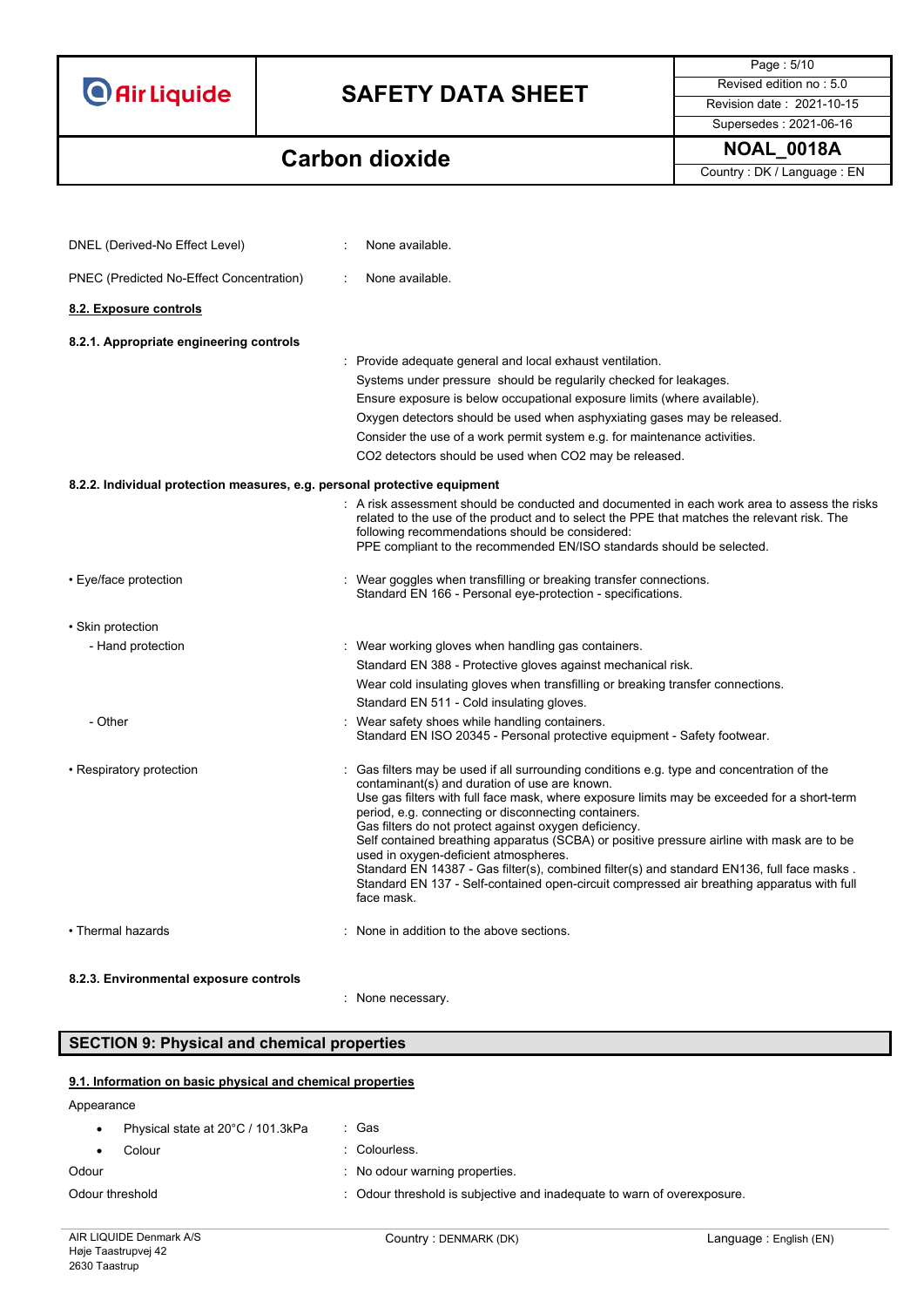

Page : 6/10 Supersedes : 2021-06-16

## **NOAL\_0018A Carbon dioxide**

Country : DK / Language : EN

| рH                                              | Not applicable for gases and gas mixtures.                                                                |
|-------------------------------------------------|-----------------------------------------------------------------------------------------------------------|
| Melting point / Freezing point                  | : -78.5 °C At atmospheric pressure dry ice sublimes into gaseous carbon dioxide.                          |
| Boiling point                                   | : 56.6 °C                                                                                                 |
| Flash point                                     | Not applicable for gases and gas mixtures.                                                                |
| Evaporation rate                                | : Not applicable for gases and gas mixtures.                                                              |
| Flammability (solid, gas)                       | : Non flammable.                                                                                          |
| <b>Explosive limits</b>                         | Non flammable.                                                                                            |
| Vapour pressure [20°C]                          | $57.3 \text{ bar(a)}$                                                                                     |
| Vapour pressure [50°C]                          | : Not applicable.                                                                                         |
| Vapour density                                  | : Not applicable.                                                                                         |
| Relative density, liquid (water=1)              | : 0.82                                                                                                    |
| Relative density, gas (air=1)                   | : 1.52                                                                                                    |
| Water solubility                                | : 2000 mg/l Completely soluble.                                                                           |
| Partition coefficient n-octanol/water (Log Kow) | : 0.83                                                                                                    |
| Auto-ignition temperature                       | : Non flammable.                                                                                          |
| Decomposition temperature                       | : Not applicable.                                                                                         |
| Viscosity                                       | : No reliable data available.                                                                             |
| <b>Explosive properties</b>                     | Not applicable.                                                                                           |
| Oxidising properties                            | : Not applicable.                                                                                         |
| 9.2. Other information                          |                                                                                                           |
| Molar mass                                      | $: 44$ g/mol                                                                                              |
| Critical temperature [°C]                       | : 30 °C                                                                                                   |
| Other data                                      | Gas/vapour heavier than air. May accumulate in confined spaces, particularly at or below<br>ground level. |

| <b>SECTION 10: Stability and reactivity</b> |  |  |
|---------------------------------------------|--|--|
|                                             |  |  |

| 10.1. Reactivity                         |                                                                                |
|------------------------------------------|--------------------------------------------------------------------------------|
|                                          | . No reactivity hazard other than the effects described in sub-sections below. |
| 10.2. Chemical stability                 |                                                                                |
|                                          | : Stable under normal conditions.                                              |
| 10.3. Possibility of hazardous reactions |                                                                                |
|                                          | : None.                                                                        |
| 10.4. Conditions to avoid                |                                                                                |
|                                          | : Avoid moisture in installation systems.                                      |
| 10.5. Incompatible materials             |                                                                                |
|                                          | : None.                                                                        |
|                                          | For additional information on compatibility refer to ISO 11114.                |
| 10.6. Hazardous decomposition products   |                                                                                |
|                                          | : None.                                                                        |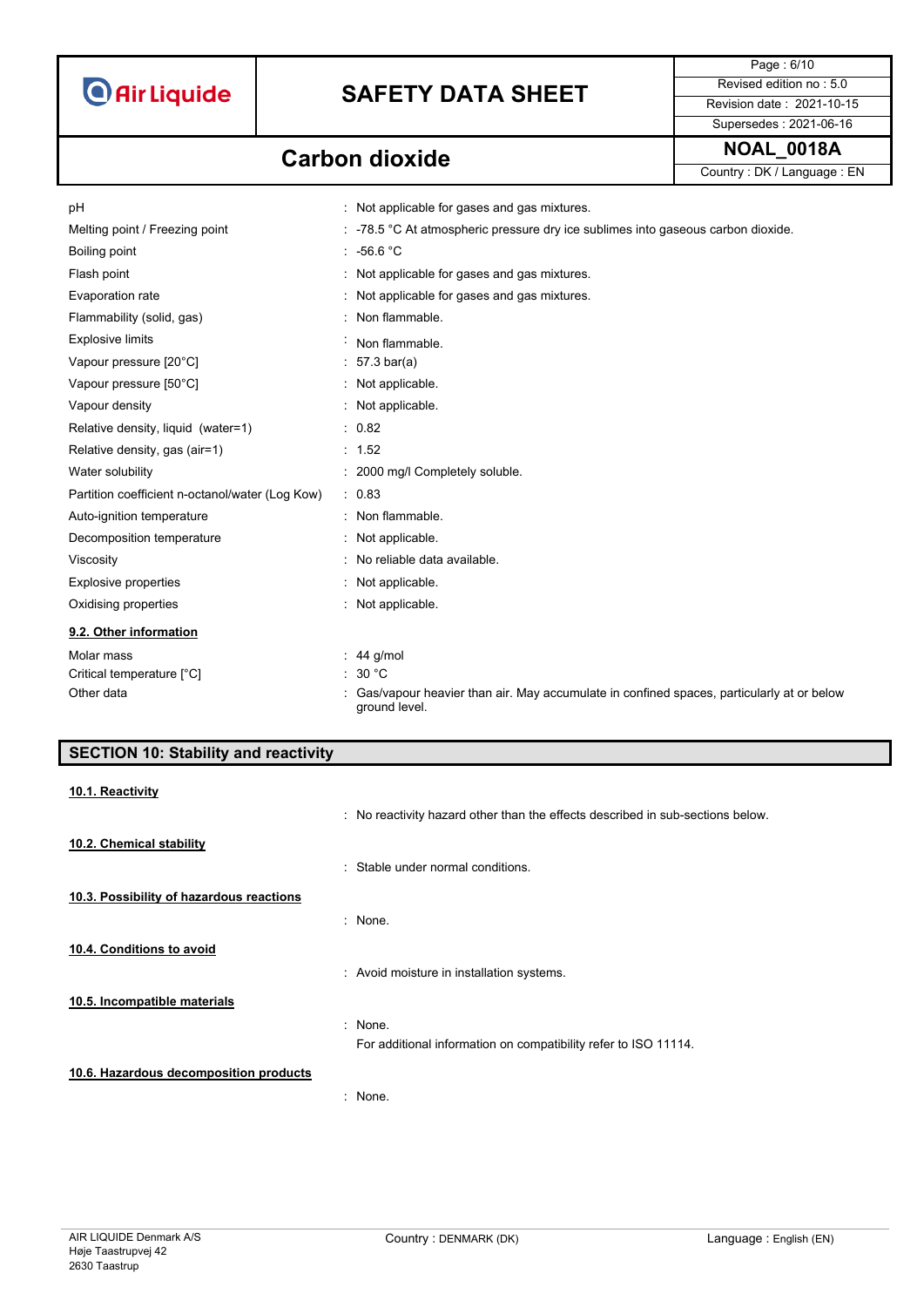# **SAFETY DATA SHEET** Revised edition no : 5.0

Page : 7/10

Supersedes : 2021-06-16

## **Carbon dioxide NOAL\_0018A**

Country : DK / Language : EN

### **SECTION 11: Toxicological information**

#### **11.1. Information on toxicological effects**

| <b>Acute toxicity</b>                | : Unlike simple asphyxiants, carbon dioxide has the ability to cause death even when normal<br>oxygen levels (20-21%) are maintained. 5% CO2 has been found to act synergistically to<br>increase the toxicity of certain other gases (CO, NO2). CO2 has been shown to enhance the<br>production of carboxy- or met-hemoglobin by these gases possibly due to carbon dioxide's<br>stimulatory effects on the respiratory and circulatory systems.<br>For more information, see 'EIGA Safety Info 24: Carbon Dioxide, Physiological Hazards' at<br>www.eiga.eu. |
|--------------------------------------|----------------------------------------------------------------------------------------------------------------------------------------------------------------------------------------------------------------------------------------------------------------------------------------------------------------------------------------------------------------------------------------------------------------------------------------------------------------------------------------------------------------------------------------------------------------|
|                                      |                                                                                                                                                                                                                                                                                                                                                                                                                                                                                                                                                                |
| <b>Skin corrosion/irritation</b>     | : No known effects from this product.                                                                                                                                                                                                                                                                                                                                                                                                                                                                                                                          |
| Serious eye damage/irritation        | : No known effects from this product.                                                                                                                                                                                                                                                                                                                                                                                                                                                                                                                          |
| Respiratory or skin sensitisation    | : No known effects from this product.                                                                                                                                                                                                                                                                                                                                                                                                                                                                                                                          |
| Germ cell mutagenicity               | No known effects from this product.                                                                                                                                                                                                                                                                                                                                                                                                                                                                                                                            |
| Carcinogenicity                      | No known effects from this product.                                                                                                                                                                                                                                                                                                                                                                                                                                                                                                                            |
| <b>Reproductive toxicity</b>         |                                                                                                                                                                                                                                                                                                                                                                                                                                                                                                                                                                |
| Toxic for reproduction: Fertility    | : No known effects from this product.                                                                                                                                                                                                                                                                                                                                                                                                                                                                                                                          |
| Toxic for reproduction: unborn child | : No known effects from this product.                                                                                                                                                                                                                                                                                                                                                                                                                                                                                                                          |
| <b>STOT-single exposure</b>          | : No known effects from this product.                                                                                                                                                                                                                                                                                                                                                                                                                                                                                                                          |
| <b>STOT-repeated exposure</b>        | : No known effects from this product.                                                                                                                                                                                                                                                                                                                                                                                                                                                                                                                          |
| <b>Aspiration hazard</b>             | : Not applicable for gases and gas mixtures.                                                                                                                                                                                                                                                                                                                                                                                                                                                                                                                   |

### **SECTION 12: Ecological information**

#### **12.1. Toxicity**

| Assessment                                                 | : No ecological damage caused by this product.                                                                                    |
|------------------------------------------------------------|-----------------------------------------------------------------------------------------------------------------------------------|
| EC50 48h - Daphnia magna [mg/l]<br>EC50 72h - Algae [mg/l] | : No data available.<br>: No data available.                                                                                      |
| LC50 96 h - Fish [mg/l]                                    | : No data available.                                                                                                              |
| 12.2. Persistence and degradability                        |                                                                                                                                   |
| Assessment                                                 | : No ecological damage caused by this product.                                                                                    |
| 12.3. Bioaccumulative potential                            |                                                                                                                                   |
| Assessment                                                 | : No ecological damage caused by this product.                                                                                    |
| 12.4. Mobility in soil                                     |                                                                                                                                   |
| Assessment                                                 | : Because of its high volatility, the product is unlikely to cause ground or water pollution.<br>Partition into soil is unlikely. |
| 12.5. Results of PBT and vPvB assessment                   |                                                                                                                                   |
| Assessment                                                 | : No data available.<br>Not classified as PBT or vPvB.                                                                            |
| 12.6. Other adverse effects                                |                                                                                                                                   |
| Other adverse effects                                      | : No known effects from this product.                                                                                             |
| Effect on the ozone layer                                  | $:$ None.                                                                                                                         |
| Global warming potential [CO2=1]                           | : 1                                                                                                                               |
| Effect on global warming                                   | : Contains greenhouse gas(es).                                                                                                    |
|                                                            | When discharged in large quantities may contribute to the greenhouse effect.                                                      |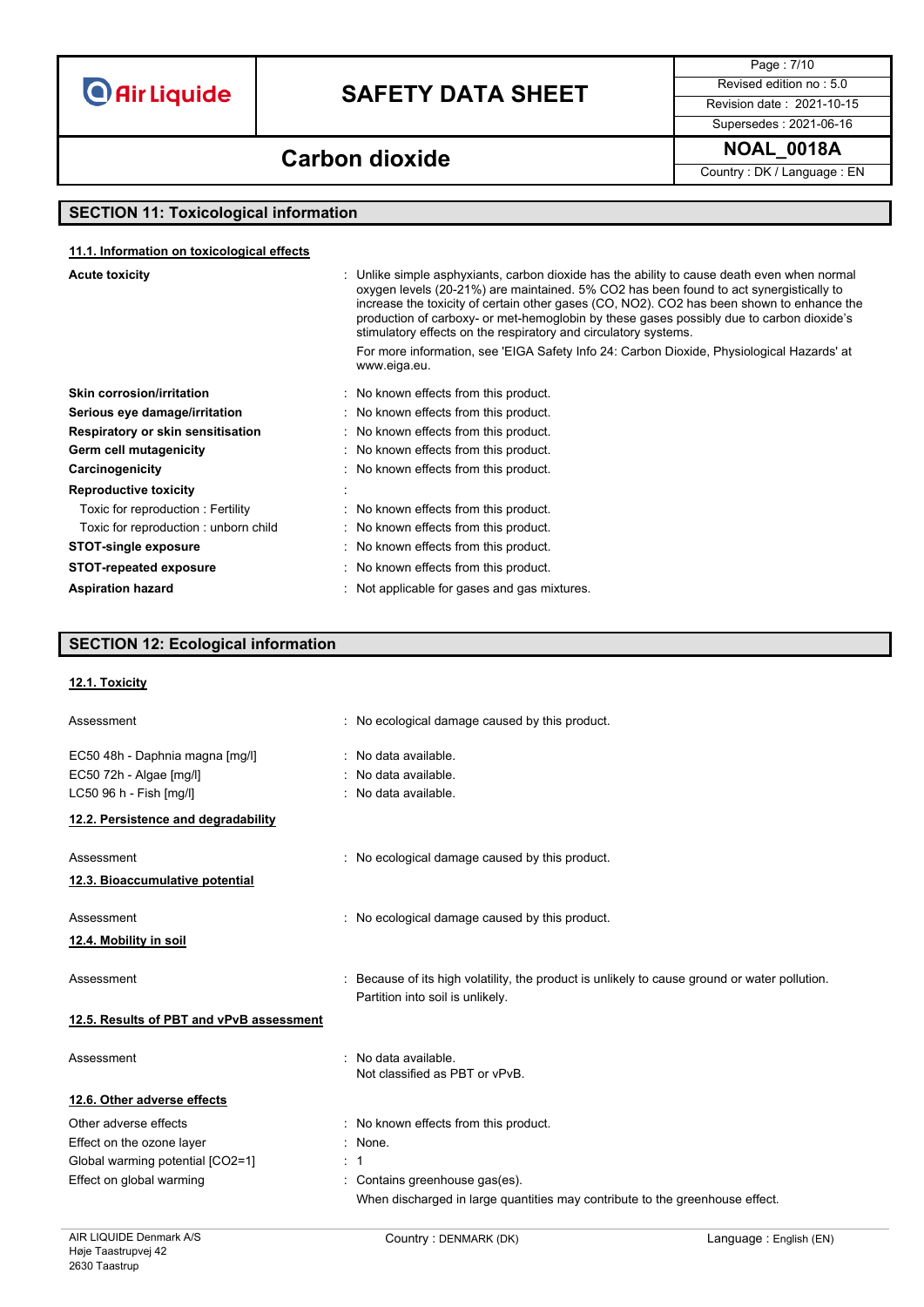# **SAFETY DATA SHEET** Revised edition no : 5.0

Page : 8/10 Supersedes : 2021-06-16

**NOAL\_0018A Carbon dioxide**

Country : DK / Language : EN

### **SECTION 13: Disposal considerations**

| 13.1. Waste treatment methods                                                         |                                                                                                         |
|---------------------------------------------------------------------------------------|---------------------------------------------------------------------------------------------------------|
|                                                                                       | May be vented to atmosphere in a well ventilated place.                                                 |
|                                                                                       | Discharge to atmosphere in large quantities should be avoided.                                          |
|                                                                                       | Do not discharge into any place where its accumulation could be dangerous.                              |
|                                                                                       | Return unused product in original container to supplier.                                                |
| List of hazardous waste codes (from<br>Commission Decision 2000/532/EC as<br>amended) | $\therefore$ 16 05 05 $\therefore$ Gases in pressure containers other than those mentioned in 16 05 04. |
| 13.2. Additional information                                                          |                                                                                                         |
|                                                                                       | External treatment and disposal of waste should comply with applicable local and/or national            |

regulations.

| <b>SECTION 14: Transport information</b> |                                                                                                                                                       |
|------------------------------------------|-------------------------------------------------------------------------------------------------------------------------------------------------------|
| 14.1. UN number                          |                                                                                                                                                       |
| UN-No.                                   | : 1013                                                                                                                                                |
| 14.2. UN proper shipping name            |                                                                                                                                                       |
| Transport by road/rail (ADR/RID)         | CARBON DIOXIDE                                                                                                                                        |
| Transport by air (ICAO-TI / IATA-DGR)    | Carbon dioxide                                                                                                                                        |
| <b>Transport by sea (IMDG)</b>           | CARBON DIOXIDE                                                                                                                                        |
| 14.3. Transport hazard class(es)         |                                                                                                                                                       |
| Labelling                                |                                                                                                                                                       |
|                                          | 2.2 : Non-flammable, non-toxic gases.                                                                                                                 |
| Transport by road/rail (ADR/RID)         |                                                                                                                                                       |
| Class                                    | $\therefore$ 2                                                                                                                                        |
| <b>Classification code</b>               | : 2A                                                                                                                                                  |
| Hazard identification number             | : 20                                                                                                                                                  |
| <b>Tunnel Restriction</b>                | : C/E - Tank carriage : Passage forbidden through tunnels of category C, D and E. Other<br>carriage : Passage forbidden through tunnels of category E |
| Transport by air (ICAO-TI / IATA-DGR)    |                                                                                                                                                       |
| Class / Div. (Sub. risk(s))              | $\therefore$ 2.2                                                                                                                                      |
| <b>Transport by sea (IMDG)</b>           |                                                                                                                                                       |
| Class / Div. (Sub. risk(s))              | : 2.2                                                                                                                                                 |
| Emergency Schedule (EmS) - Fire          | $: F-C$                                                                                                                                               |
| Emergency Schedule (EmS) - Spillage      | $: S-V$                                                                                                                                               |
| 14.4. Packing group                      |                                                                                                                                                       |
| Transport by road/rail (ADR/RID)         | Not established.                                                                                                                                      |
| Transport by air (ICAO-TI / IATA-DGR)    | Not established.                                                                                                                                      |
| Transport by sea (IMDG)                  | Not established.                                                                                                                                      |
| 14.5. Environmental hazards              |                                                                                                                                                       |
| Transport by road/rail (ADR/RID)         | None.                                                                                                                                                 |
| Transport by air (ICAO-TI / IATA-DGR)    | None.                                                                                                                                                 |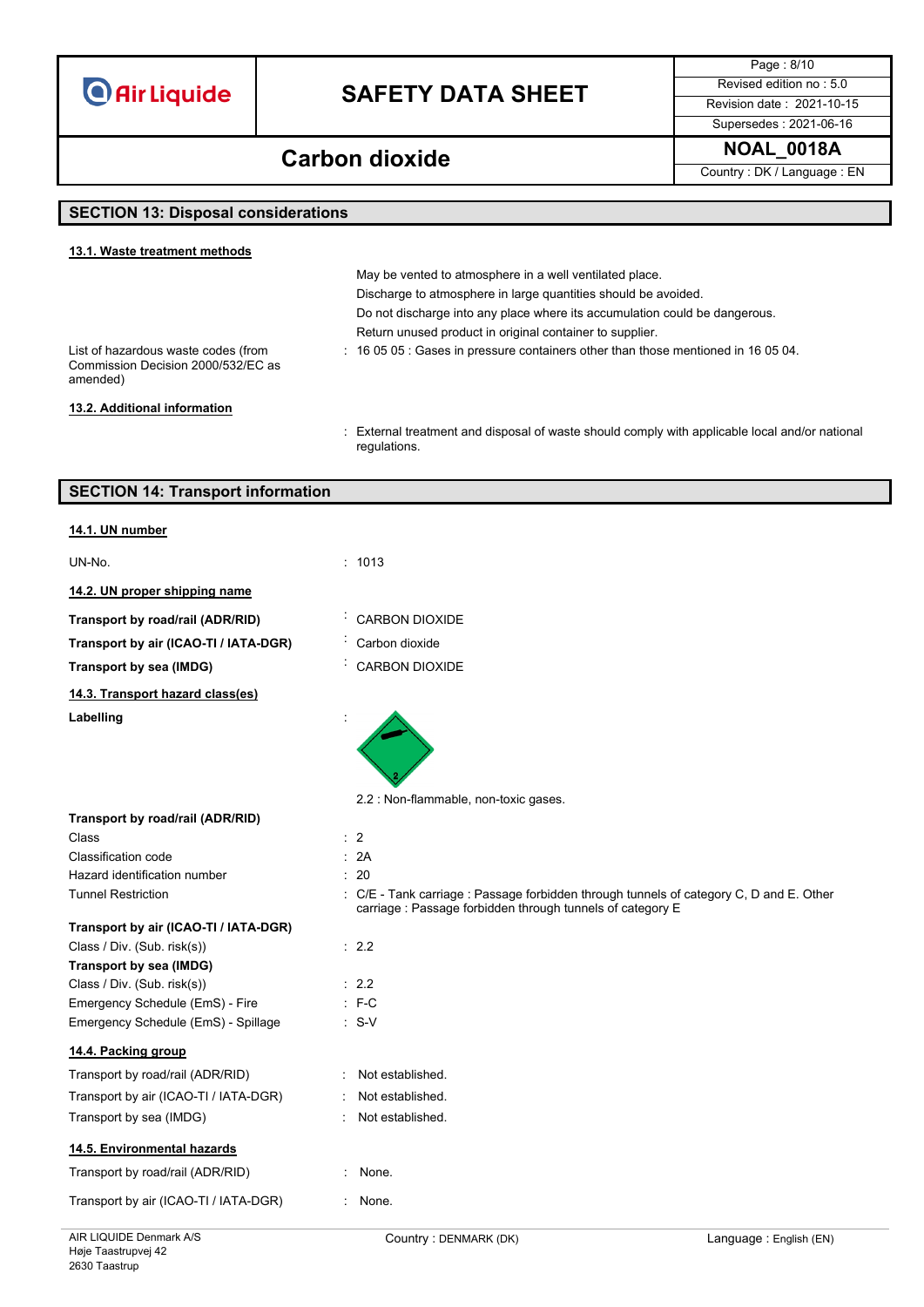# **SAFETY DATA SHEET** Revised edition no : 5.0

Page : 9/10 Supersedes : 2021-06-16

## **NOAL\_0018A Carbon dioxide**

Country : DK / Language : EN

| Transport by sea (IMDG)               | : None.                                                                                                                                  |
|---------------------------------------|------------------------------------------------------------------------------------------------------------------------------------------|
| 14.6. Special precautions for user    |                                                                                                                                          |
| Packing Instruction(s)                |                                                                                                                                          |
| Transport by road/rail (ADR/RID)      | $\therefore$ P200                                                                                                                        |
| Transport by air (ICAO-TI / IATA-DGR) |                                                                                                                                          |
| Passenger and Cargo Aircraft          | : 200.                                                                                                                                   |
| Cargo Aircraft only                   | : 200.                                                                                                                                   |
| Transport by sea (IMDG)               | $\therefore$ P200                                                                                                                        |
| Special transport precautions         | : Avoid transport on vehicles where the load space is not separated from the driver's<br>compartment.                                    |
|                                       | Ensure vehicle driver is aware of the potential hazards of the load and knows what to do in the<br>event of an accident or an emergency. |
|                                       | Before transporting product containers:                                                                                                  |
|                                       | - Ensure there is adequate ventilation.                                                                                                  |
|                                       | - Ensure that containers are firmly secured.                                                                                             |
|                                       | - Ensure valve is closed and not leaking.                                                                                                |
|                                       | - Ensure valve outlet cap nut or plug (where provided) is correctly fitted.                                                              |
|                                       | - Ensure valve protection device (where provided) is correctly fitted.                                                                   |

### **14.7. Transport in bulk according to Annex II of Marpol and the IBC Code**

: Not applicable.

### **SECTION 15: Regulatory information**

### **15.1. Safety, health and environmental regulations/legislation specific for the substance or mixture**

| <b>EU-Regulations</b>                                            |                                                                                                           |
|------------------------------------------------------------------|-----------------------------------------------------------------------------------------------------------|
| Restrictions on use<br>Seveso Directive: 2012/18/EU (Seveso III) | $:$ None.<br>: Not covered.                                                                               |
| <b>National regulations</b><br>National legislation              | : Ensure all national/local regulations are observed.                                                     |
| <b>Denmark</b><br>Recommendations Danish Regulation              | : Pregnant/breastfeeding women working with the product must not be in direct contact with the<br>product |
| 15.2. Chemical safety assessment                                 | : A CSA does not need to be carried out for this product.                                                 |

| <b>SECTION 16: Other information</b> |                                                                                      |
|--------------------------------------|--------------------------------------------------------------------------------------|
|                                      | Revised safety data sheet in accordance with commission regulation (EU) No 453/2010. |
| Indication of changes                |                                                                                      |